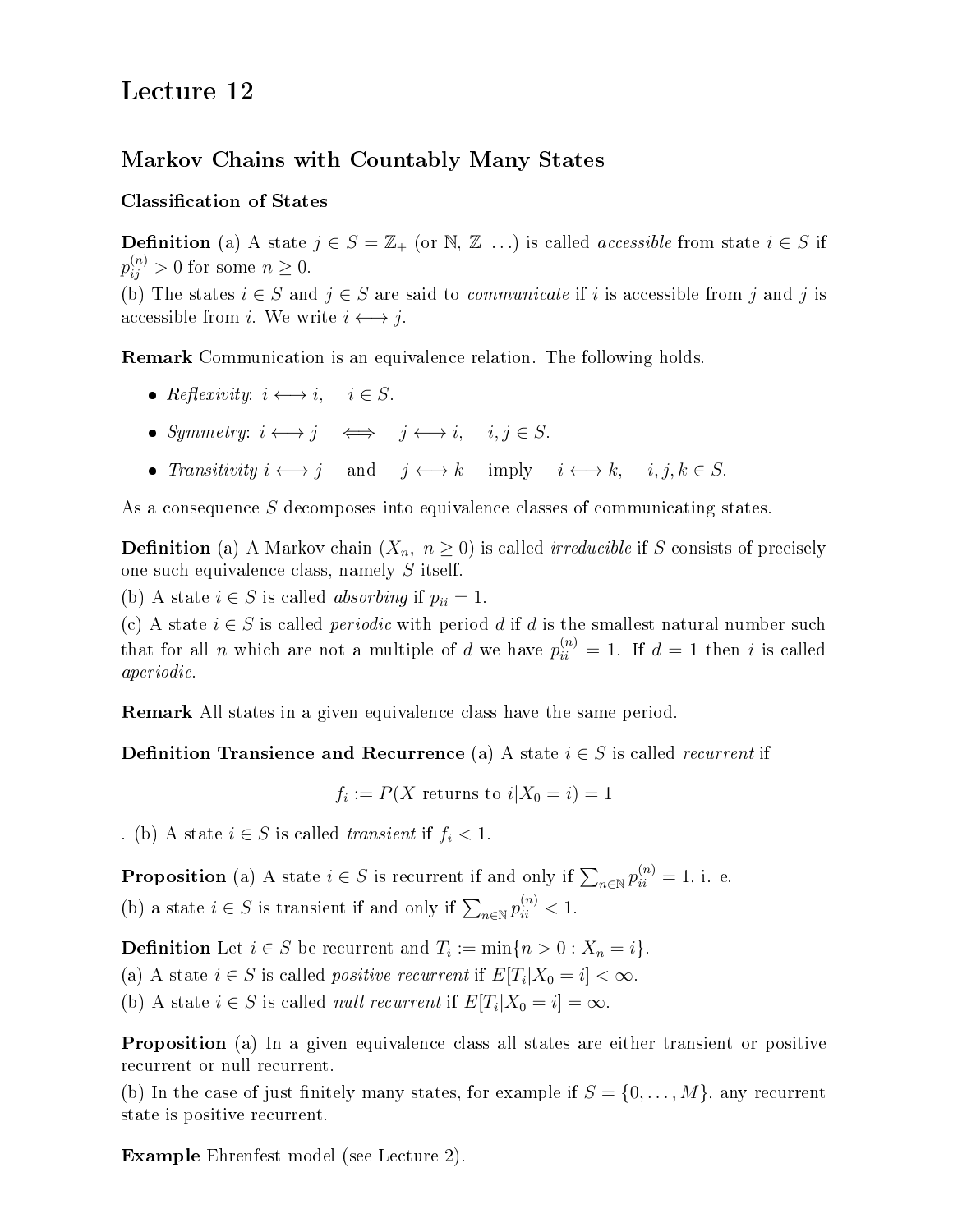

Marco Baldovin, research gate, modified

The Ehrenfest model has finitely many states  $S = \{0, \ldots, M\}$ , is irreducible and hence positive recurrent, and has period  $d = 2$ .

**Example** Symmetric random walk on Z, that is  $p_{i i-1} = p_{i i+1} = \frac{1}{2}$  $\frac{1}{2}$ ,  $i \in \mathbb{Z}$ , is null recurrent (left as advanced exercise) and has period  $d = 2$ .



#### Stationarity and Limiting Distribution

As in the case with finitely many states we obtain for  $S = \mathbb{Z}_+$  (or similarly for  $S = \mathbb{N}$ ,  $S = \mathbb{Z}, \ldots$ 

$$
\mathbf{p}^{(n+1)} \equiv \left(p_0^{(n+1)}, p_1^{(n+1)}, \ldots\right) := \left(P\left(X_{n+1} = 0\right), P\left(X_{n+1} = 1\right), \ldots\right)
$$

 $= \mathbf{p}^{(n)} \cdot \mathbf{P}$  (multiplication of infinite line vector and infinite transition matrix)

which is meaningfully defined by

$$
p_j^{(n+1)} = \sum_{i \in S} p_i^{(n)} p_{ij}, \quad j \in S.
$$

**Definition** A distribution  $\pi^* = (\pi_i^*, i \in S)$  is called *stationary* with respect to  $(X_n, n \geq 1)$  $0$ ) if

$$
\pi_j^* = \sum_{i \in S} \pi_i^* p_{ij}, \quad j \in S,
$$

or short  $\pi^* = \pi^* \cdot \mathbf{P}$ .

**Remarks** (1) Existence and uniqueness of  $\pi^*$  is not clear without further analysis.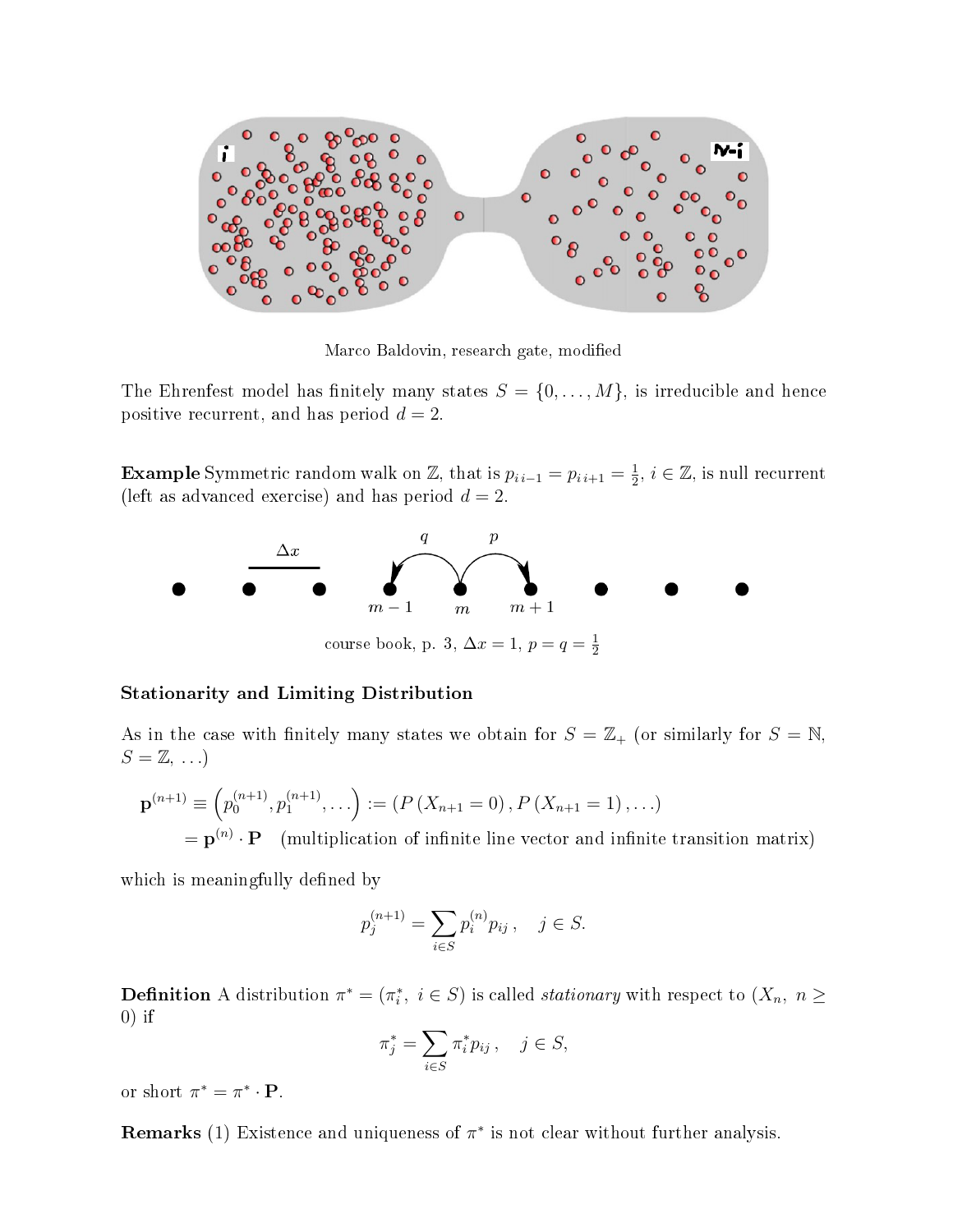(2) If  $\pi^*$  exists then  $\pi^*$  is unique and it holds

$$
E[T_i|X_0=i] = \frac{1}{\pi_i^*}, \quad i \in S.
$$

(3) If  $\mathbf{p}^{(0)} = \pi^*$  then  $\mathbf{p}^{(1)} = \pi^* \cdot \mathbf{P} = \pi^*$  and, in general,

$$
\mathbf{p}^{(n)} = \pi^* \cdot \mathbf{P} \cdots \text{n times} \cdots \mathbf{P} = \pi^*, \quad n \in \mathbb{Z}_+.
$$

**Definition** A distribution  $\pi^{\infty} = (\pi_i^{\infty}, i \in S)$  is called *limiting distribution* of  $(X_n, n \ge 0)$ if for arbitrary initial distribution  $\mathbf{p}^{(0)} \equiv \left( p_0^{(0)} \right)$  $\binom{00}{}$ ,  $p_1^{(0)}$  $\binom{0}{1}, \ldots$  := ( $P(X_0 = 0)$ ,  $P(X_0 = 1)$ , ...) it holds that

$$
\lim_{n \to \infty} p_i^{(n)} = \pi_i^{\infty}, \quad i \in S.
$$

**Remarks** (1) If  $\pi^{\infty}$  is a limiting distribution then  $\pi^{\infty}$  is also a stationary distribution since

$$
\pi^{\infty} \mathbf{P} = \lim_{n \to \infty} \mathbf{p}^{(n)} \mathbf{P} = \lim_{n \to \infty} \mathbf{p}^{(n+1)} = \pi^{\infty}.
$$

(2) If a limiting distribution  $\pi^{\infty}$  exists then, by definition, it is unique. In this case there exists a unique stationary distribution  $\pi^*$  and we have  $\pi^{\infty} = \pi^*$ . Sufficient conditions on the converse are formulated in the following theorem.

**Theorem** Let  $X = (X_n, n \geq 0)$  be an irreducible and aperiodic Markov chain. Assume that there exists a stationary distribution  $\pi^*$ . Then  $\pi^*$  is the limiting distribution of  $X=(X_n, n \geq 0)$ , i. e. we have

$$
\lim_{n \to \infty} p_i^{(n)} = \pi_i^*, \quad i \in S,
$$

for any initial distribution  $p^{(0)}$ .

Remark The crucial question is now the following. Under which condition does a stationary distribution  $\pi^*$  exist?

**Theorem** Let  $X = (X_n, n \geq 0)$  be an irreducible and positive recurrent Markov chain. Then there exists a stationary distribution  $\pi^*$ .

**Remark** (Link to Lecture 2) An irreducible Markov chain with finitely many states is alway positive recurrent. If the chain is, in addition, aperiodic then it has a unique stationary distribution  $\pi^*$ .

**Definition** A Markov chain  $X = (X_n, n \geq 0)$  is called *ergodic* if it is irreducible, aperiodic, and positive recurrent

**Main Theorem, Ergodic Theorem** An ergodic Markov chain  $X = (X_n, n \ge 0)$  has a unique stationary distribution  $\pi^*$  which is, at the same time, the limiting distribution, that is,

$$
\lim_{n \to \infty} p_i^{(n)} = \pi_i^*, \quad i \in S,
$$

for any initial distribution  $p^{(0)}$ . The probabilites  $\pi_i^*$ ,  $i \in S$ , can be calculated as the unique solution of the system  $\pi^* = \pi^* \mathbf{P}$  satisfying  $\pi_i^* \geq 0$ ,  $i \in S$ , and  $\sum_{i \in S} \pi_i^* = 1$ .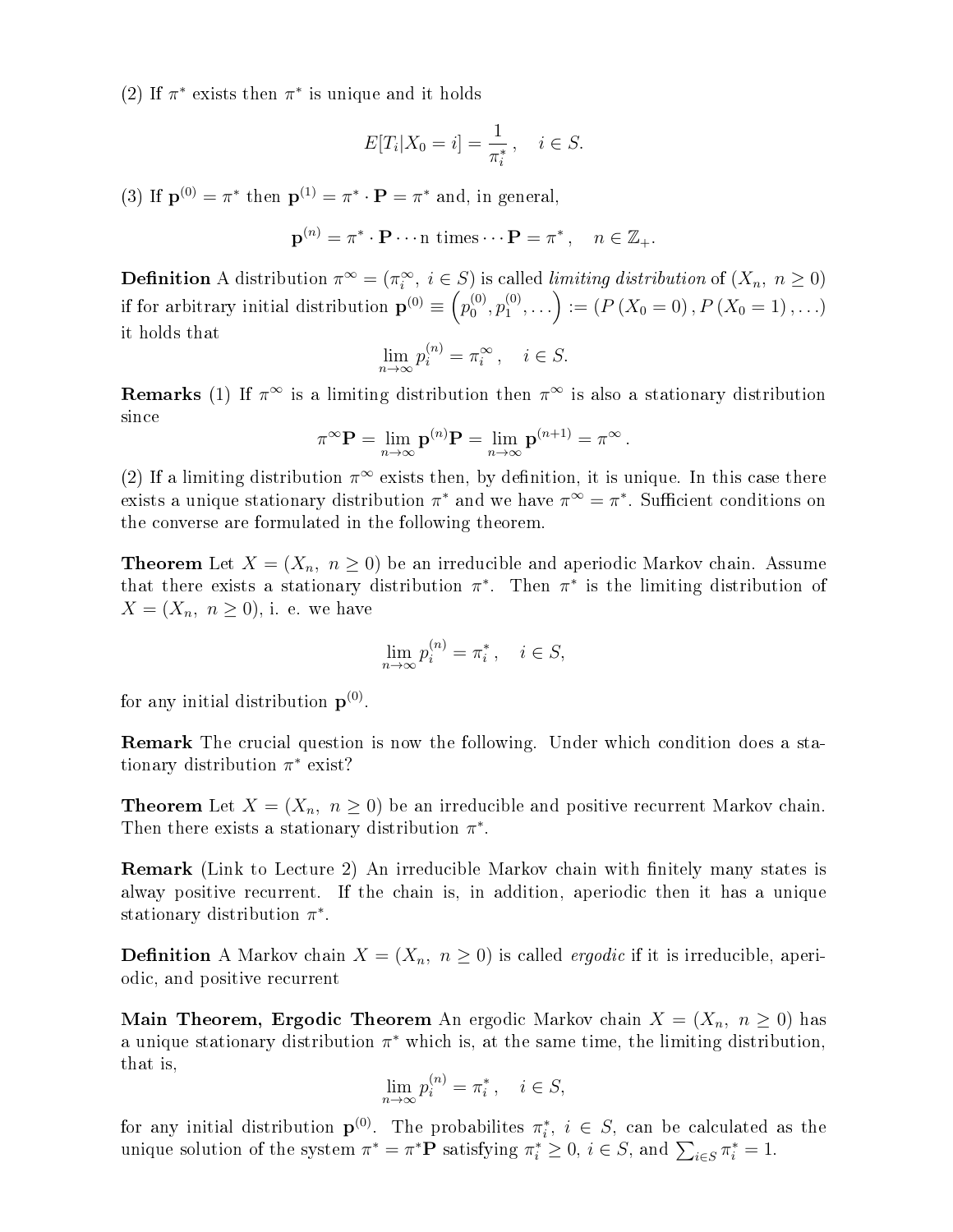## From Random Walk to Diffusion on the Real Line

The following material has been taken from the course book, pp. 3-9. Even the way of writing has been taken over, for example  $y$  is a random variable with outcomes  $y$ ,  $\langle \mathbf{y} \rangle \equiv E[\mathbf{y}]$  and  $p(m, N) \equiv p_{0m}^{(N)}$ .

#### Step 1: The Markov Chain Model

Our aim is to answer the following question: What is the probability  $p(m, N)$  that a not necessarily symmetric random walk will be at position m after N steps?



For  $m < N$  there are many ways to start at 0, go through N jumps to nearest neighbor sites, and end up at  $m$ . But since all these possibilities are independent of each other we have to add up their probabilities. For all these ways we know that the random walk must have made  $m + l$  jumps to the right and l jumps to the left; and since  $m + 2l = N$ , the random walk must have made

- $(N + m)/2$  jumps to the right and
- $(N-m)/2$  jumps to the left.

So whenever N is even, so is m. The probability for making exactly  $(N+m)/2$  jumps to the right and exactly  $(N - m)/2$  jumps to the left is

$$
p^{\frac{1}{2}(N+m)}q^{\frac{1}{2}(N-m)}.
$$

The number of ways to make  $(N + m)/2$  out of N jumps to the right (and consequently  $N-(N+m)/2 = (N-m)/2$  jumps to the left), where the order of the jumps does not matter (and repetitions are not allowed):

$$
\frac{N!}{\left(\frac{N+m}{2}\right)!\left(\frac{N-m}{2}\right)!}.
$$

The probability of being at position  $m$  after  $N$  jumps is therefore given as

$$
p(m, N) = \frac{N!}{\left(\frac{N+m}{2}\right)!\left(\frac{N-m}{2}\right)!} p^{\frac{1}{2}(N+m)} (1-p)^{\frac{1}{2}(N-m)},
$$

which is the binomial distribution. If we know the probability distribution  $p(m, N)$  we can calculate all the moments of  $m$  at fixed time  $N$ . Let us denote the number of jumps to the right as

$$
r = (N+m)/2
$$

and write

$$
p(m, N) = p_N(r) = \frac{N!}{r!(N-r)!}p^r q^{N-r}
$$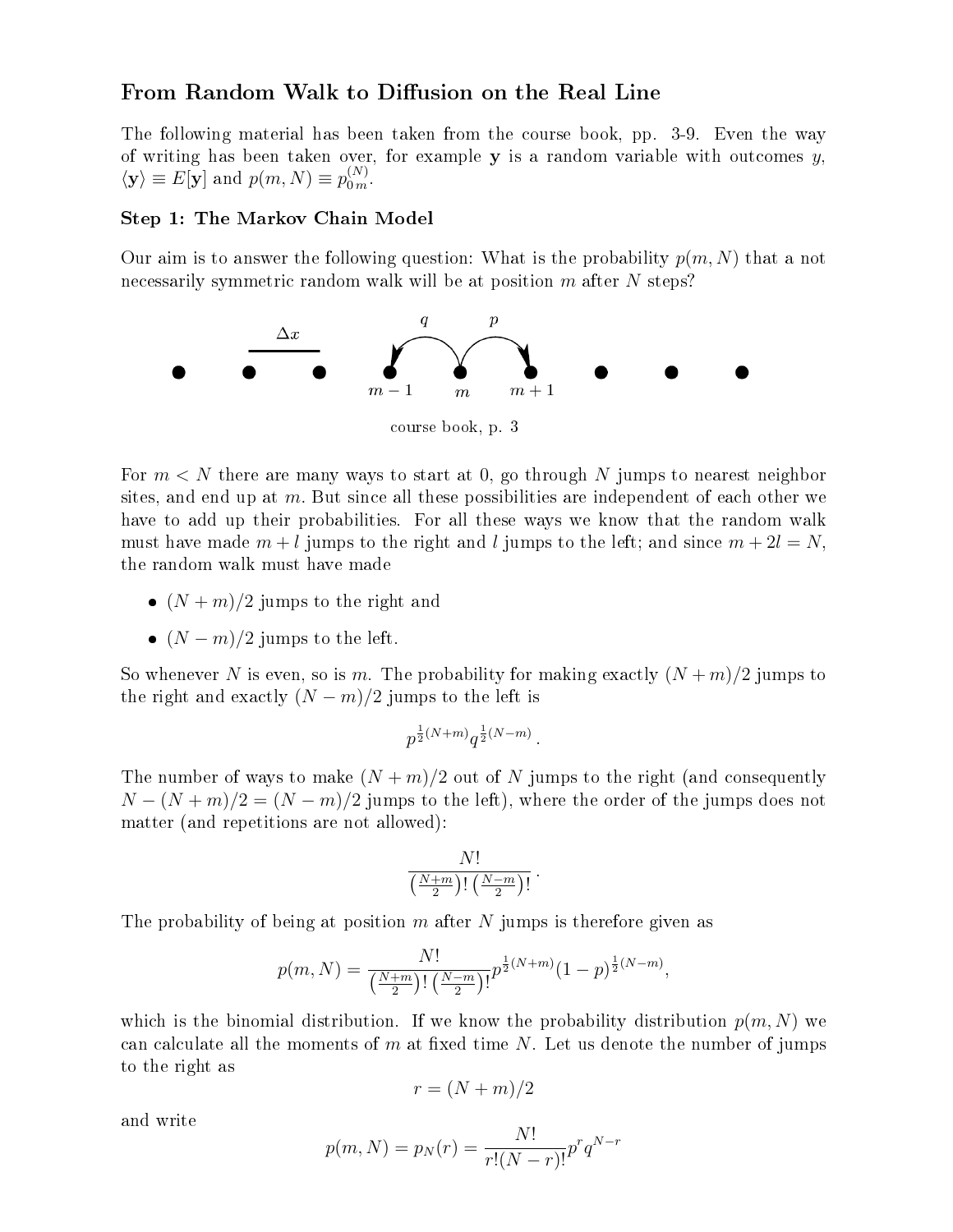and calculate the moments of  $p_N(r)$ . For this purpose we use the property of the binomial distribution that  $p_N(r)$  is the coefficient of  $u^r$  in  $(pu+q)^N$ . With this trick it is easy, for instance, to convince ourselves that  $p_N(r)$  is properly normalized to one

$$
\sum_{r=0}^{N} p_N(r) = \left[ \sum_{r=0}^{N} {N \choose r} u^r p^r q^{N-r} \right]_{u=1} = \left[ (pu+q)^N \right]_{u=1} = 1.
$$

The first moment or expectation value of the random variable  $r$  is:

$$
\langle \mathbf{r} \rangle = \sum_{r=0}^{N} r p_N(r)
$$
  
=  $\left[ \sum_{r=0}^{N} r \begin{pmatrix} N \\ r \end{pmatrix} u^r p^r q^{N-r} \right]_{u=1} = \left[ \sum_{r=0}^{N} \begin{pmatrix} N \\ r \end{pmatrix} u \frac{d}{du} (u^r p^r q^{N-r}) \right]_{u=1}$   
=  $\left[ u \frac{d}{du} \sum_{r=0}^{N} \begin{pmatrix} N \\ r \end{pmatrix} u^r p^r q^{N-r} \right]_{u=1} = \left[ u \frac{d}{du} (pu + q)^N \right]_{u=1}$   
=  $[Nup(pu + q)^{N-1}]_{u=1}$ .

leading to

$$
E[\mathbf{r}] \equiv \langle \mathbf{r} \rangle = Np \,.
$$

In the same manner, one can derive the following for the second moment.

$$
E[r^{2}] \equiv \langle r^{2} \rangle = \left[ \left( u \frac{d}{du} \right)^{2} (pu + q)^{N} \right]_{u=1} = Np + N(N-1)p^{2}.
$$

From this one can calculate the variance or second central moment

$$
Var[\mathbf{r}] \equiv \sigma_{\mathbf{r}}^2 := \langle (\mathbf{r} - \langle \mathbf{r} \rangle)^2 \rangle = \langle \mathbf{r}^2 \rangle - \langle \mathbf{r} \rangle^2
$$

of the distribution, which is a measure of the width of the distribution

$$
\sigma_{\mathbf{r}}^2 = Npq.
$$

The relative width of the distribution

$$
\frac{\sigma_{\mathbf{r}}}{\langle \mathbf{r} \rangle} = \sqrt{\frac{q}{p}} N^{-1/2}
$$

goes to zero with increasing number of performed steps, N. Recalling

$$
m = 2r - N
$$

we get the following results

$$
\langle \mathbf{m} \rangle = 2N \left( p - \frac{1}{2} \right)
$$

and

$$
\langle \mathbf{m}^2 \rangle = 4Np(1-p) + 4N^2 \left(p - \frac{1}{2}\right)^2
$$
  
 $\sigma^2 = \langle \mathbf{m}^2 \rangle - \langle \mathbf{m} \rangle^2 = 4Npq.$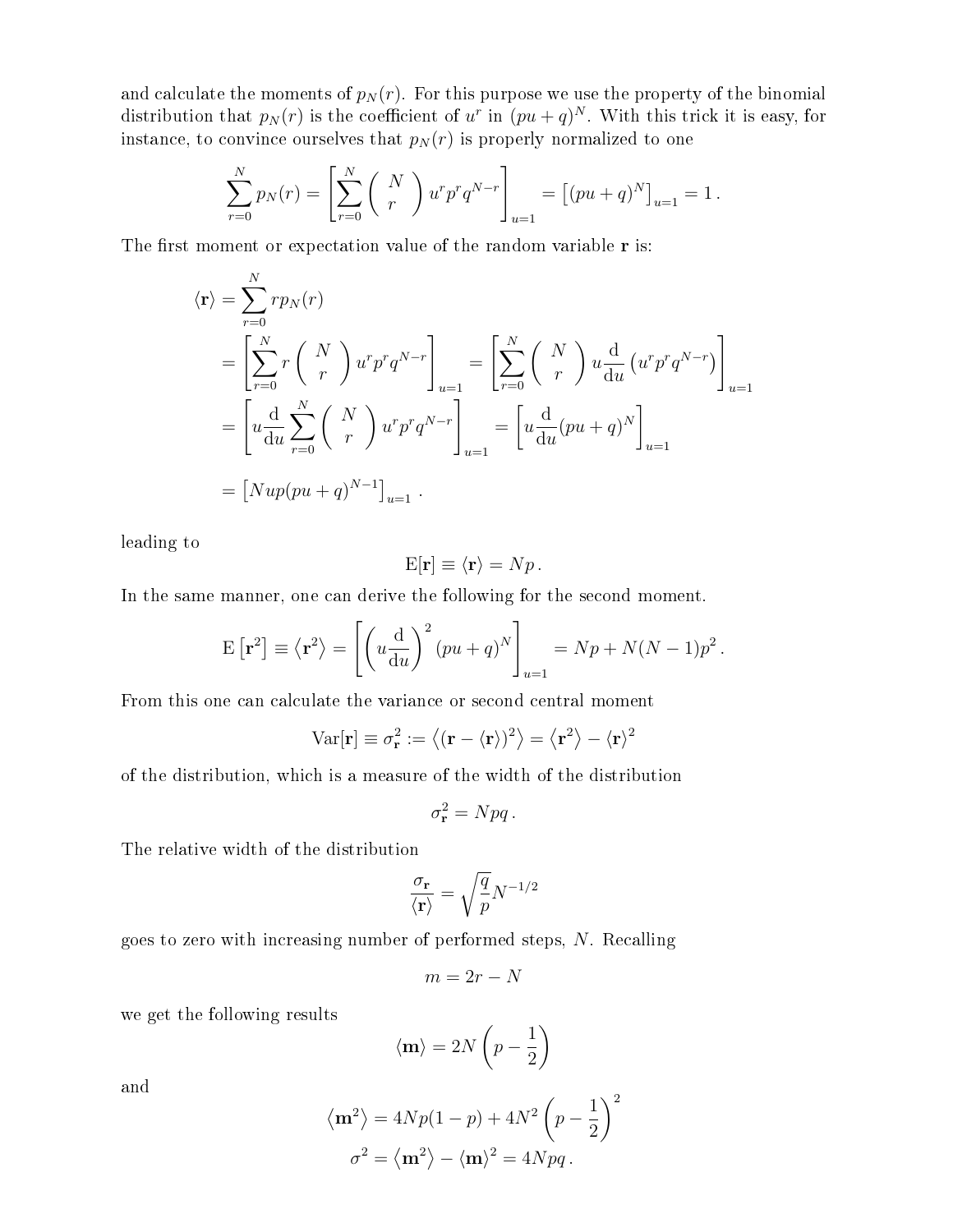In the case of symmetric jump rates, this reduces to

$$
\langle \mathbf{m} \rangle = 0
$$
 and  $\langle \mathbf{m}^2 \rangle = N$ .

# Step 2: The Markov chain Model for large N

Assuming  $N \gg 1$  we can use Stirling's formula to approximate the factorials in the binomial distribution

$$
\ln N! = \left(N + \frac{1}{2}\right) \ln N - N + \frac{1}{2} \ln 2\pi + O\left(N^{-1}\right)
$$

Using Stirling's formula, we get

$$
\ln p(m, N) = \left(N + \frac{1}{2}\right) \ln N - \left(\frac{N+m}{2} + \frac{1}{2}\right) \ln \left[\frac{N}{2}\left(1 + \frac{m}{N}\right)\right]
$$

$$
-\left(\frac{N-m}{2} + \frac{1}{2}\right) \ln \left[\frac{N}{2}\left(1 - \frac{m}{N}\right)\right]
$$

$$
+\frac{N+m}{2} \ln p + \frac{N-m}{2} \ln q - \frac{1}{2} \ln 2\pi.
$$

Now we want to derive an approximation to the binomial distribution close to its maximum, which is also close to the expectation value  $\langle m \rangle$ . So let us write

$$
m = \langle \mathbf{m} \rangle + \delta m = 2Np - N + \delta m
$$

which leads to

$$
\frac{N+m}{2} = Np + \frac{\delta m}{2} \quad \text{and} \quad \frac{N-m}{2} = Nq - \frac{\delta m}{2}.
$$

Using these relations, we get

$$
\ln p(m, N) = \left(N + \frac{1}{2}\right) \ln N - \frac{1}{2} \ln 2\pi
$$
  
+  $\left(Np + \frac{\delta m}{2}\right) \ln p + \left(Nq - \frac{\delta m}{2}\right) \ln q$   
-  $\left(Np + \frac{\delta m}{2} + \frac{1}{2}\right) \ln \left[Np\left(1 + \frac{\delta m}{2Np}\right)\right]$   
-  $\left(Nq - \frac{\delta m}{2} + \frac{1}{2}\right) \ln \left[Nq\left(1 - \frac{\delta m}{2Nq}\right)\right]$   
=  $-\frac{1}{2} \ln(2\pi Npq) - \left(Np + \frac{\delta m}{2} + \frac{1}{2}\right) \ln \left(1 + \frac{\delta m}{2Np}\right)$   
-  $\left(Nq - \frac{\delta m}{2} + \frac{1}{2}\right) \ln \left(1 - \frac{\delta m}{2Nq}\right)$ .

Expanding the logarithm

$$
\ln(1 \pm x) = \pm x - \frac{1}{2}x^2 + O(x^3)
$$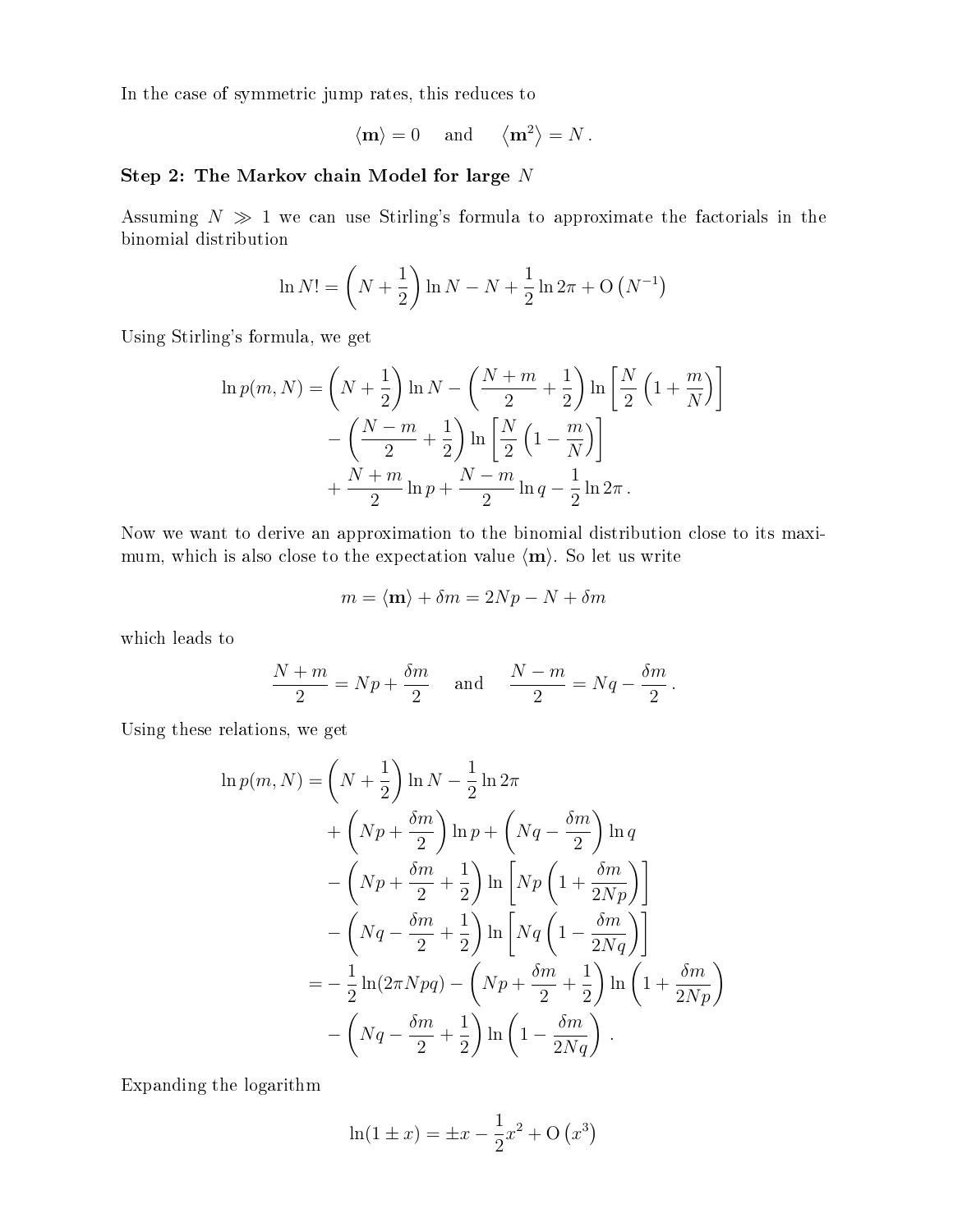yields

$$
\ln p(m, N) \simeq -\frac{1}{2}\ln(2\pi Npq) - \frac{1}{2}\frac{(\delta m)^2}{4Npq} - \frac{\delta m(q-p)}{4Npq} + \frac{(\delta m)^2 (p^2 + q^2)}{16(Npq)^2}
$$

.

We recall that the variance (squared width) of the binomial distribution is  $\sigma^2 = 4Npq$ . When we want to approximate the distribution in its center and up to fluctuations around the mean value of the order  $(\delta m)^2 = O(\sigma^2)$ , we find for the last terms in the above equation:

$$
\frac{\delta m(q-p)}{4Npq} = \mathcal{O}\left((Np)^{-1/2}\right) \text{ and } \frac{(\delta m)^2 (p^2 + q^2)}{16(Npq)^2} = \mathcal{O}\left((Np)^{-1}\right).
$$

These terms can be neglected if  $Np \to \infty$ . We therefore obtain

$$
p(m, N) \rightarrow \frac{2}{\sqrt{2\pi 4 N p q}} \exp \left[-\frac{1}{2} \frac{(\delta m)^2}{4 N p q}\right]
$$

.

#### Step 3: Deriving the Density of the Diffusion and the Diffusion PDE by Scaling

Let us write

$$
x = m\Delta x, \quad \text{i.e., } \langle \mathbf{x} \rangle = \langle \mathbf{m} \rangle \Delta x
$$

$$
t = N\Delta t
$$

$$
D = 2pq \frac{(\Delta x)^2}{\Delta t}
$$

so that we can interpret

$$
p(m\Delta x, N\Delta t) = \frac{2\Delta x}{\sqrt{2\pi 2Dt}} \exp\left[-\frac{1}{2}\frac{(x-\langle \mathbf{x}\rangle)^2}{2Dt}\right]
$$

as the probability of finding the random walk in an interval of width  $2\Delta x$  around a certain position  $x$  at time  $t$ . We now require that

$$
\Delta x \to 0
$$
,  $\Delta t \to 0$ , and  $2pq \frac{(\Delta x)^2}{\Delta t} = D = \text{const.}$ 

Here, D, with the units length  $\frac{2}{t}$  time, is called the *diffusion coefficient* of the walk. For the probability that the random walk is in an interval of width  $dx$  around the position x we get

$$
p(x,t)dx = \frac{1}{\sqrt{2\pi 2Dt}} \exp\left[-\frac{1}{2}\frac{(x-\langle \mathbf{x}\rangle)^2}{2Dt}\right] dx.
$$

When we look closer at the definition of  $\langle x \rangle$  above, we see that we have used another assumption in the limiting procedure:

$$
\langle \mathbf{x} \rangle(t) = \Delta x \langle \mathbf{m} \rangle = 2 \left( p - \frac{1}{2} \right) N \Delta x = 2 \left( p - \frac{1}{2} \right) \frac{\Delta x}{\Delta t} t.
$$

So our limiting procedure also has to include the requirement

$$
\Delta x \to 0
$$
,  $\Delta t \to 0$  and  $\frac{2(p - \frac{1}{2}) \Delta x}{\Delta t} = v = \text{const.}$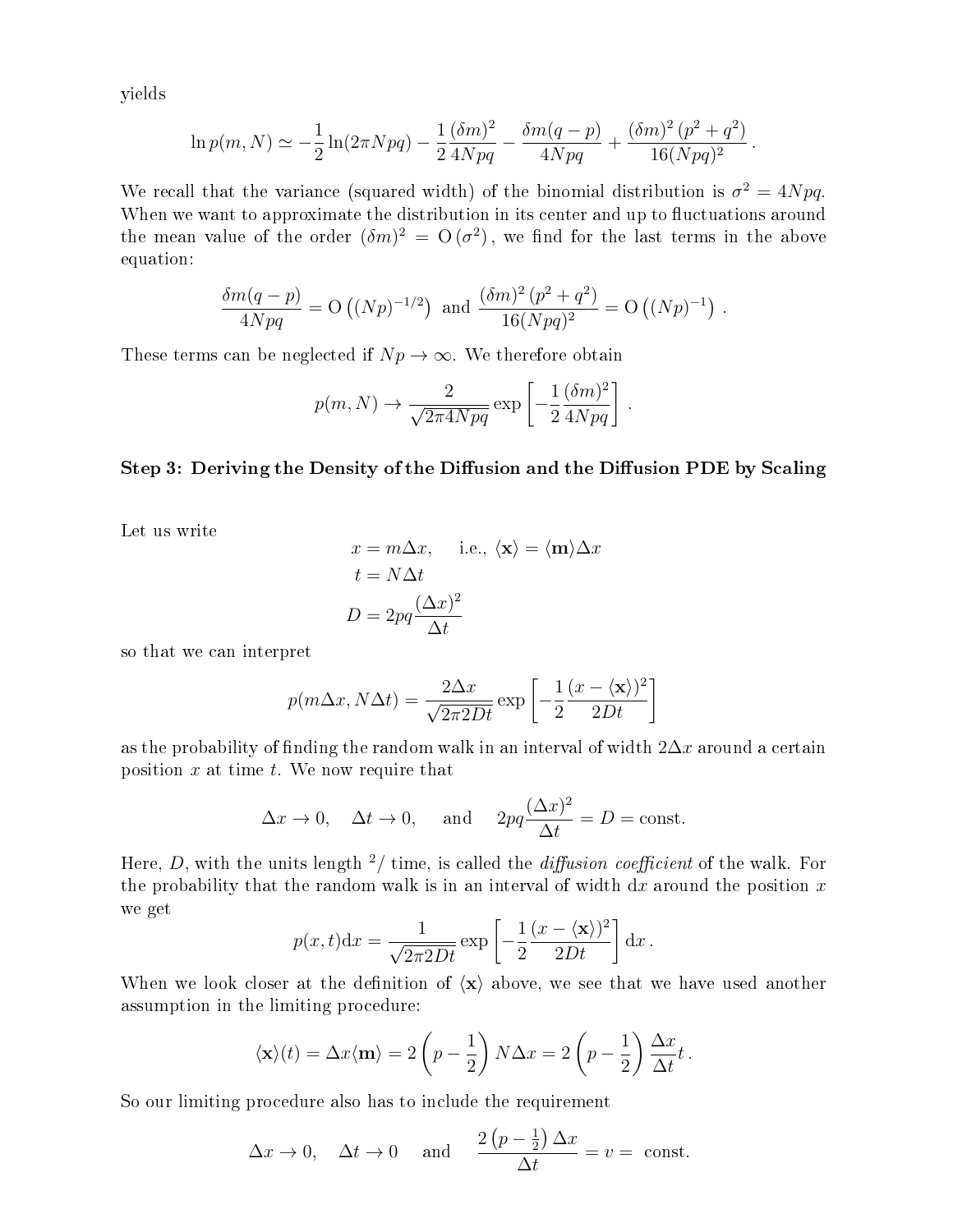As already discussed before, when  $p = 1/2$  the average position of the walk is at zero for all times and the velocity of the walk vanishes. Any asymmetry in the transition rates  $(p \neq q)$  produces a velocity of the walk. However, when  $v = 0$  we have  $\langle x \rangle = 0$  and  $\langle x^2 \rangle = 2Dt$ . We can write down the probability density for the position of the random walk at time t,

$$
p(x,t) = \frac{1}{\sqrt{2\pi 2Dt}} \exp\left[-\frac{1}{2}\frac{(x-vt)^2}{2Dt}\right]
$$

with starting condition

$$
p(x,0) = \delta(x)
$$

and boundary conditions

$$
p(x,t) \stackrel{x \to \pm \infty}{\longrightarrow} 0.
$$

By substitution one can confirm that the above density is the solution of the following partial differential equation:

$$
\frac{\partial}{\partial t}p(x,t) = -v\frac{\partial}{\partial x}p(x,t) + D\frac{\partial^2}{\partial x^2}p(x,t)
$$

which is Fick's equation for diffusion in the presence of a constant drift.

# Rayleigh-Pearson Walk

The material has been taken from the course book, pp. 69-71. It concerns Lord Rayleigh's contribution on the two-dimensional random walk: 'What is the probability for the random walk to be at a distance between r and  $r + dr$  from his starting position after n steps?' The solution is

$$
p(r)dr = \frac{2}{n}e^{-r^2/n}r dr.
$$

To characterize the random walk we note that

- the steps occur at regularly spaced time points (discrete time),
- the walk is isotropic, and
- the jump distance has a distribution  $p(\ell)$ ?

For dimension  $d$  one even gets for Fourier transform of the density

$$
\widehat{p_n}(r) = \frac{1}{(2\pi)^d} \int d^d k e^{-(n/2d)k^2 \langle \ell^2 \rangle} e^{-ik \cdot r}
$$

$$
= \left(\frac{d}{2\pi n \langle \ell^2 \rangle}\right)^{d/2} \exp\left[-\frac{dr^2}{2n \langle \ell^2 \rangle}\right].
$$

Specializing to dimension 2 as well as  $\langle l^2 \rangle = 1$ , we find Lord Rayleigh's result,

$$
p_n(r) = 2\pi r \widehat{p_n}(r) = \frac{2r}{n} e^{-r^2/n}.
$$